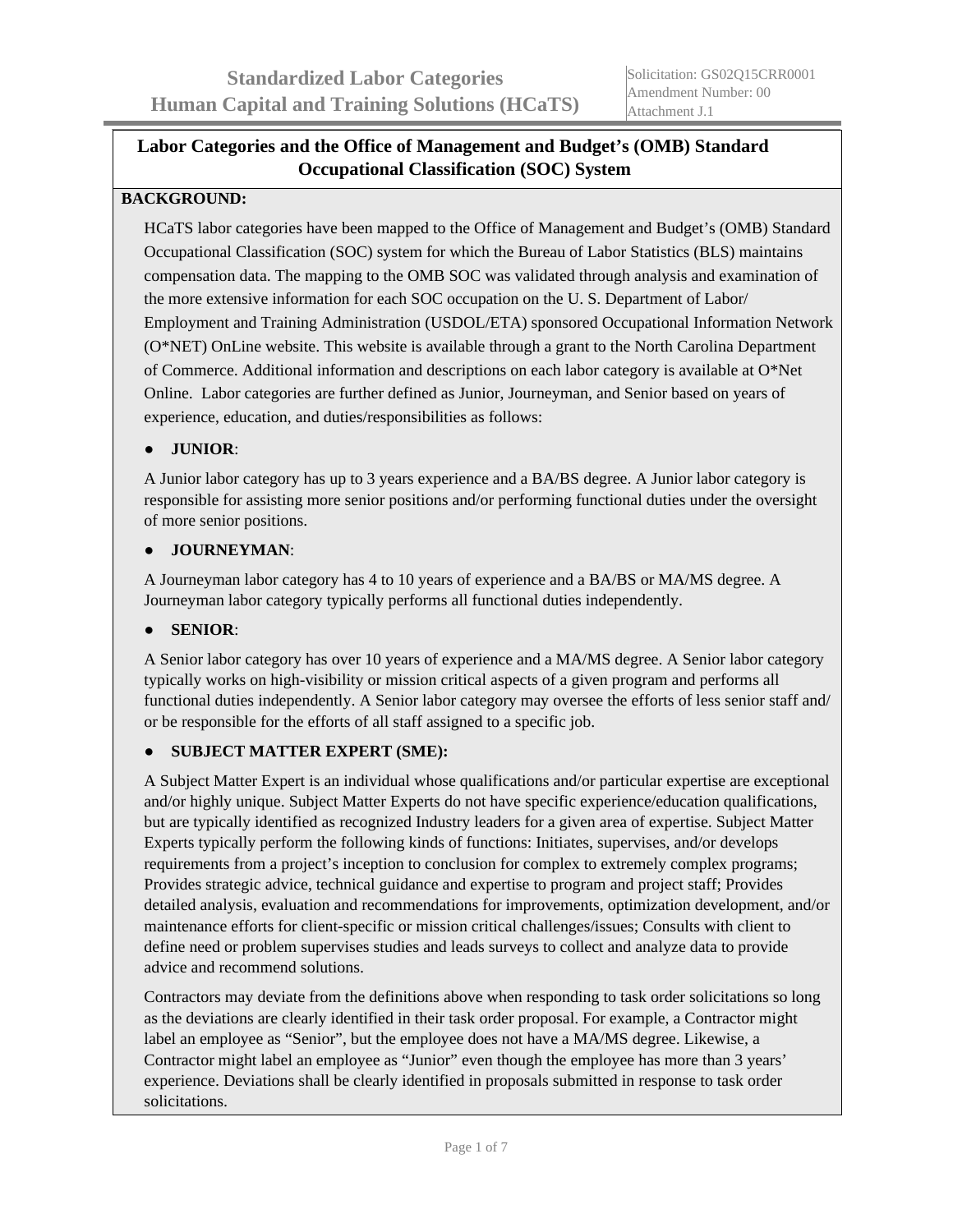#### **INDIVIDUAL LABOR CATEGORIES**

The following individual labor categories correspond to a single SOC Number, Title, and Functional Description.

| Labor ID#  | <b>Arbitrators, Mediators, and Conciliators</b>                                                                                                                                                                                                                                                                                                                                                                                                                                                                                                 |
|------------|-------------------------------------------------------------------------------------------------------------------------------------------------------------------------------------------------------------------------------------------------------------------------------------------------------------------------------------------------------------------------------------------------------------------------------------------------------------------------------------------------------------------------------------------------|
| $1.1\,$    | Junior Arbitrators, Mediators, and Conciliators                                                                                                                                                                                                                                                                                                                                                                                                                                                                                                 |
| 1.2        | Journeyman Arbitrators, Mediators, and Conciliators                                                                                                                                                                                                                                                                                                                                                                                                                                                                                             |
| 1.3        | Senior Arbitrators, Mediators, and Conciliators                                                                                                                                                                                                                                                                                                                                                                                                                                                                                                 |
| 1.4        | SME Arbitrators, Mediators, and Conciliators                                                                                                                                                                                                                                                                                                                                                                                                                                                                                                    |
| SOC No.    | <b>SOC Title and Functional Description</b>                                                                                                                                                                                                                                                                                                                                                                                                                                                                                                     |
| 23-1022.00 | Arbitrators, Mediators, and Conciliators - Facilitate negotiation and conflict resolution<br>through dialogue. Resolve conflicts outside of the court system by mutual consent of parties<br>involved.                                                                                                                                                                                                                                                                                                                                          |
| Labor ID#  | <b>Budget Analyst</b>                                                                                                                                                                                                                                                                                                                                                                                                                                                                                                                           |
| 2.1        | Junior Budget Analysts                                                                                                                                                                                                                                                                                                                                                                                                                                                                                                                          |
| 2.2        | Journeyman Budget Analysts                                                                                                                                                                                                                                                                                                                                                                                                                                                                                                                      |
| 2.3        | Senior Budget Analysts                                                                                                                                                                                                                                                                                                                                                                                                                                                                                                                          |
| 2.4        | <b>SME Budget Analysts</b>                                                                                                                                                                                                                                                                                                                                                                                                                                                                                                                      |
| SOC No.    | <b>SOC Title and Functional Description</b>                                                                                                                                                                                                                                                                                                                                                                                                                                                                                                     |
| 13-2031.00 | Budget Analyst - Examine budget estimates for completeness, accuracy, and<br>conformance with procedures and regulations. Analyze budgeting and accounting<br>reports.                                                                                                                                                                                                                                                                                                                                                                          |
| Labor ID#  | <b>Business Operations Specialists, All Other</b>                                                                                                                                                                                                                                                                                                                                                                                                                                                                                               |
| 3.1        | Junior Business Operations Specialists, All Other                                                                                                                                                                                                                                                                                                                                                                                                                                                                                               |
| 3.2        | Journeyman Business Operations Specialists, All Other                                                                                                                                                                                                                                                                                                                                                                                                                                                                                           |
| 3.3        | Senior Business Operations Specialists, All Other                                                                                                                                                                                                                                                                                                                                                                                                                                                                                               |
| 3.4        | SME Business Operations Specialists, All Other                                                                                                                                                                                                                                                                                                                                                                                                                                                                                                  |
| SOC No.    | <b>SOC Title and Functional Description</b>                                                                                                                                                                                                                                                                                                                                                                                                                                                                                                     |
| 13-1199.00 | Business Operations Specialist, All Other - Responsible for allocating resources, planning<br>schedules, managing daily operations and training staff. May address organizational<br>sustainability issues, such as waste stream management, and green procurement plans. May<br>develop, maintain, or implement business continuity and disaster recovery strategies and<br>solutions, including risk assessments, business impact analyses, strategy selection, and<br>documentation of business continuity and disaster recovery procedures. |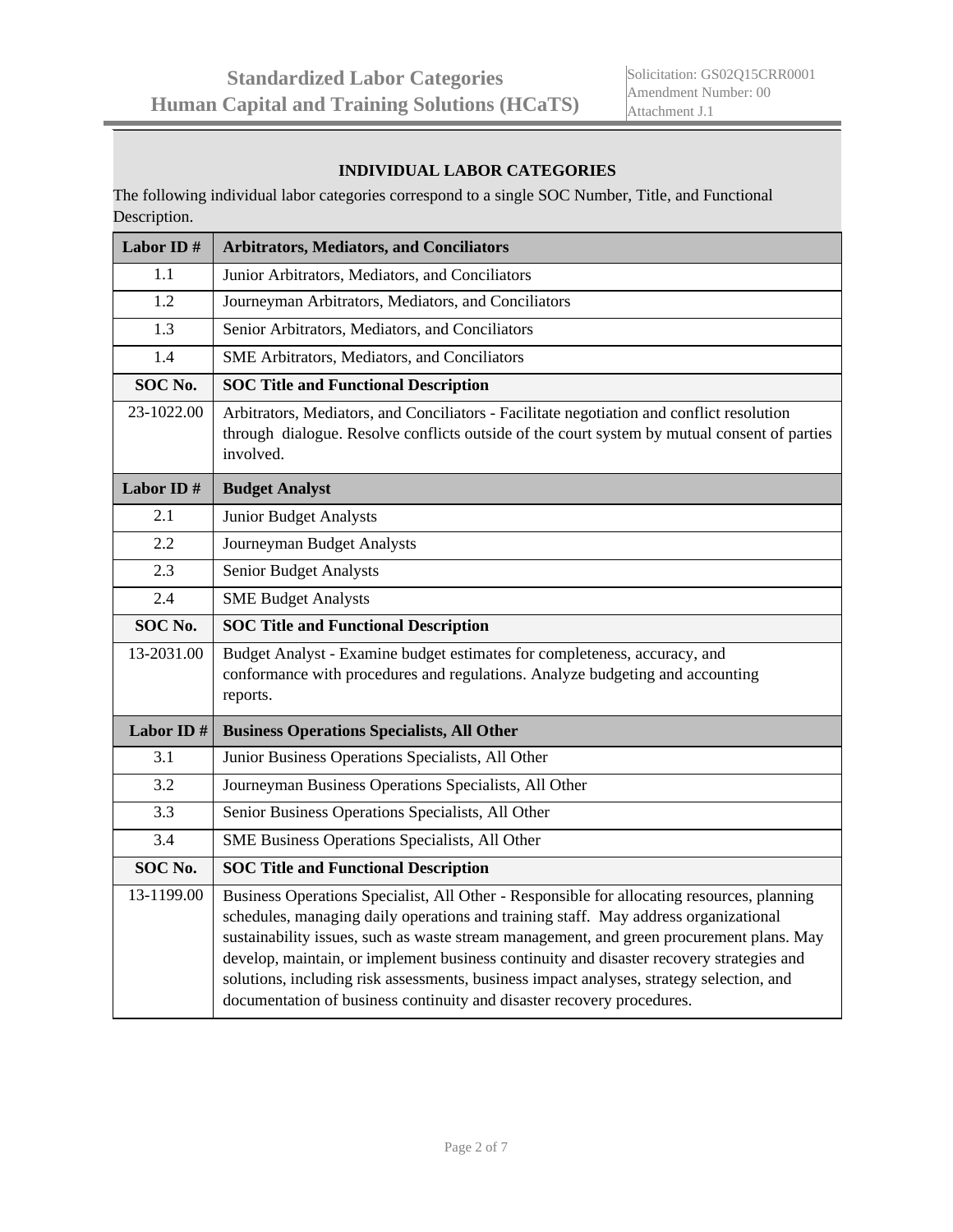| Labor ID#  | <b>Compensation, Benefits, and Job Analysis Specialists</b>                                                                                                                                                                                                                                                                                                                                                                                                       |
|------------|-------------------------------------------------------------------------------------------------------------------------------------------------------------------------------------------------------------------------------------------------------------------------------------------------------------------------------------------------------------------------------------------------------------------------------------------------------------------|
| 4.1        | Junior Compensation, Benefits, and Job Analysis Specialists                                                                                                                                                                                                                                                                                                                                                                                                       |
| 4.2        | Journeyman Compensation, Benefits, and Job Analysis Specialists                                                                                                                                                                                                                                                                                                                                                                                                   |
| 4.3        | Senior Compensation, Benefits, and Job Analysis Specialists                                                                                                                                                                                                                                                                                                                                                                                                       |
| 4.4        | SME Compensation, Benefits, and Job Analysis Specialists                                                                                                                                                                                                                                                                                                                                                                                                          |
| SOC No.    | <b>SOC Title and Functional Description</b>                                                                                                                                                                                                                                                                                                                                                                                                                       |
| 13-1141.00 | Compensation, Benefits, and Job Analysis Specialists – Conduct programs of compensation<br>and benefits and job analysis for employer. May specialize in specific areas, such as<br>position classification and pension programs; plan, develop, evaluate, improve, and<br>communicate methods and techniques for selecting, promoting, compensating, evaluating,<br>and training workers.                                                                        |
| Labor ID#  | <b>Editors</b>                                                                                                                                                                                                                                                                                                                                                                                                                                                    |
| 5.1        | Junior Editor                                                                                                                                                                                                                                                                                                                                                                                                                                                     |
| 5.2        | Journeyman Editor                                                                                                                                                                                                                                                                                                                                                                                                                                                 |
| 5.3        | Senior Editor                                                                                                                                                                                                                                                                                                                                                                                                                                                     |
| 5.4        | <b>SME</b> Editor                                                                                                                                                                                                                                                                                                                                                                                                                                                 |
| SOC No.    | <b>SOC Title and Functional Description</b>                                                                                                                                                                                                                                                                                                                                                                                                                       |
| 27-3041.00 | Editor - Plan, coordinate, or edit content of material for publication. May review proposals<br>and drafts for possible publication. Includes technical editors.                                                                                                                                                                                                                                                                                                  |
| Labor ID#  | <b>Financial Managers</b>                                                                                                                                                                                                                                                                                                                                                                                                                                         |
| 6.1        | Junior Financial Managers                                                                                                                                                                                                                                                                                                                                                                                                                                         |
| 6.2        | Journeyman Financial Managers                                                                                                                                                                                                                                                                                                                                                                                                                                     |
| 6.3        | Senior Financial Managers                                                                                                                                                                                                                                                                                                                                                                                                                                         |
| 6.4        | <b>SME Financial Managers</b>                                                                                                                                                                                                                                                                                                                                                                                                                                     |
| SOC No.    | <b>SOC Title and Functional Description</b>                                                                                                                                                                                                                                                                                                                                                                                                                       |
| 11-3031.00 | Financial Managers - Plan, direct, or coordinate accounting, investing, banking, insurance,<br>securities, and other financial activities of a branch, office, or department of an<br>establishment.                                                                                                                                                                                                                                                              |
| Labor ID#  | <b>General and Operations Managers</b>                                                                                                                                                                                                                                                                                                                                                                                                                            |
| 7.1        | Junior General and Operations Managers                                                                                                                                                                                                                                                                                                                                                                                                                            |
| 7.2        | Journeyman General and Operations Managers                                                                                                                                                                                                                                                                                                                                                                                                                        |
| 7.3        | Senior General and Operations Managers                                                                                                                                                                                                                                                                                                                                                                                                                            |
| 7.4        | <b>SME General and Operations Managers</b>                                                                                                                                                                                                                                                                                                                                                                                                                        |
| SOC No.    | <b>SOC Title and Functional Description</b>                                                                                                                                                                                                                                                                                                                                                                                                                       |
| 11-1021.00 | General and Operations Managers - Plan, direct, or coordinate the operations of public or<br>private sector organizations. Duties and responsibilities include formulating policies,<br>managing daily operations, and planning the use of materials and human resources, but are<br>too diverse and general in nature to be classified in any one functional area of management or<br>administration, such as personnel, purchasing, or administrative services. |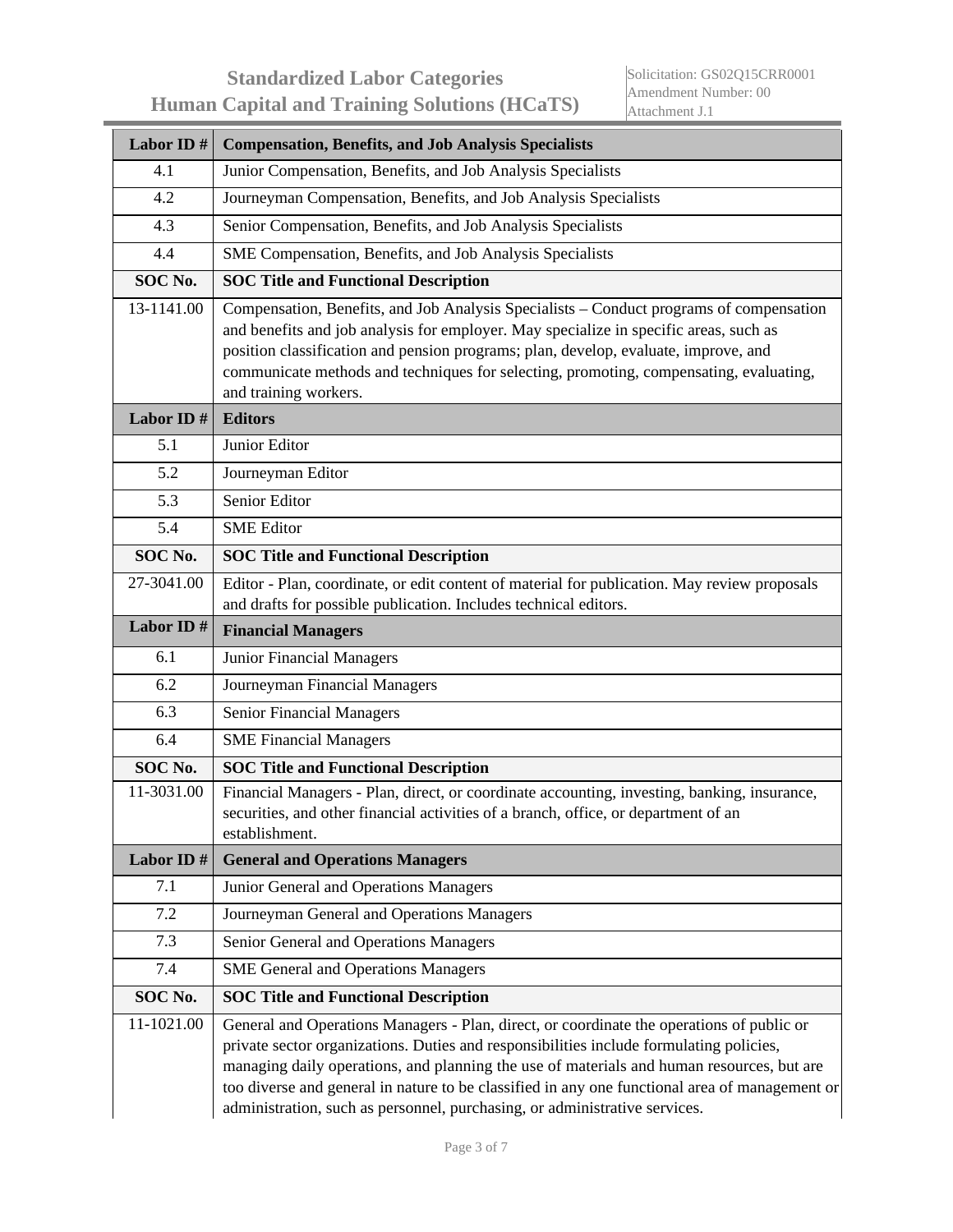| Labor ID#  | <b>Human Resources Managers</b>                                                                                                                                                                                                                                                                                                                                                                                                                                                                                                                                                              |
|------------|----------------------------------------------------------------------------------------------------------------------------------------------------------------------------------------------------------------------------------------------------------------------------------------------------------------------------------------------------------------------------------------------------------------------------------------------------------------------------------------------------------------------------------------------------------------------------------------------|
| 8.1        | Junior Human Resources Managers                                                                                                                                                                                                                                                                                                                                                                                                                                                                                                                                                              |
| 8.2        | Journeyman Human Resources Managers                                                                                                                                                                                                                                                                                                                                                                                                                                                                                                                                                          |
| 8.3        | Senior Human Resources Managers                                                                                                                                                                                                                                                                                                                                                                                                                                                                                                                                                              |
| 8.4        | <b>SME Human Resources Managers</b>                                                                                                                                                                                                                                                                                                                                                                                                                                                                                                                                                          |
| SOC No.    | <b>SOC</b> Title and Functional Description                                                                                                                                                                                                                                                                                                                                                                                                                                                                                                                                                  |
| 11-3121.00 | Human Resources Managers - Plan, direct, or coordinate human resources activities and<br>staff of an organization.                                                                                                                                                                                                                                                                                                                                                                                                                                                                           |
| Labor ID#  | <b>Human Resources Specialists</b>                                                                                                                                                                                                                                                                                                                                                                                                                                                                                                                                                           |
| 9.1        | Junior Human Resources Specialists                                                                                                                                                                                                                                                                                                                                                                                                                                                                                                                                                           |
| 9.2        | Journeyman Human Resources Specialists                                                                                                                                                                                                                                                                                                                                                                                                                                                                                                                                                       |
| 9.3        | Senior Human Resources Specialists                                                                                                                                                                                                                                                                                                                                                                                                                                                                                                                                                           |
| 9.4        | <b>SME Human Resources Specialists</b>                                                                                                                                                                                                                                                                                                                                                                                                                                                                                                                                                       |
| SOC No.    | <b>SOC Title and Functional Description</b>                                                                                                                                                                                                                                                                                                                                                                                                                                                                                                                                                  |
| 13-1071.00 | Human Resources Specialists - Perform activities in the human resource area. Includes<br>employment specialists who screen, recruit, interview, and place workers.                                                                                                                                                                                                                                                                                                                                                                                                                           |
| Labor ID#  | <b>Industrial-Organizational Psychologist</b>                                                                                                                                                                                                                                                                                                                                                                                                                                                                                                                                                |
| 10.1       | Junior Industrial-Organizational Psychologist                                                                                                                                                                                                                                                                                                                                                                                                                                                                                                                                                |
| 10.2       | Journeyman Industrial-Organizational Psychologist                                                                                                                                                                                                                                                                                                                                                                                                                                                                                                                                            |
| 10.3       | Senior Industrial-Organizational Psychologist                                                                                                                                                                                                                                                                                                                                                                                                                                                                                                                                                |
| 10.4       | SME Industrial-Organizational Psychologist                                                                                                                                                                                                                                                                                                                                                                                                                                                                                                                                                   |
| SOC No.    | <b>SOC Title and Functional Description</b>                                                                                                                                                                                                                                                                                                                                                                                                                                                                                                                                                  |
| 19-3032.00 | Industrial-Organization Psychologist - Apply principles of psychology to human resources,<br>administration, management, sales, and marketing problems. Activities may include policy<br>planning, employee testing and selection, training and development, and organizational<br>development and analysis. May work with management to organize the work setting to<br>improve worker productivity. Conduct research studies of work environments, organizational<br>structures, communication systems, group interactions, morale and motivation to assess<br>organizational functioning. |
| Labor ID#  | <b>Labor Relations Specialists</b>                                                                                                                                                                                                                                                                                                                                                                                                                                                                                                                                                           |
| 11.1       | Junior Labor Relations Specialist                                                                                                                                                                                                                                                                                                                                                                                                                                                                                                                                                            |
| 11.2       | Journeyman Labor Relations Specialist                                                                                                                                                                                                                                                                                                                                                                                                                                                                                                                                                        |
| 11.3       | Senior Labor Relations Specialist                                                                                                                                                                                                                                                                                                                                                                                                                                                                                                                                                            |
| 11.4       | <b>SME Labor Relations Specialist</b>                                                                                                                                                                                                                                                                                                                                                                                                                                                                                                                                                        |
| SOC No.    | <b>SOC Title and Functional Description</b>                                                                                                                                                                                                                                                                                                                                                                                                                                                                                                                                                  |
| 13-1075.00 | Labor Relations Specialists - Advise management on matters related to the administration of<br>contracts or employee discipline or grievance procedures. Call or meet with union,<br>government or other interested parties to discuss labor relations matters. Investigate<br>complaints or arguments to determine viability.                                                                                                                                                                                                                                                               |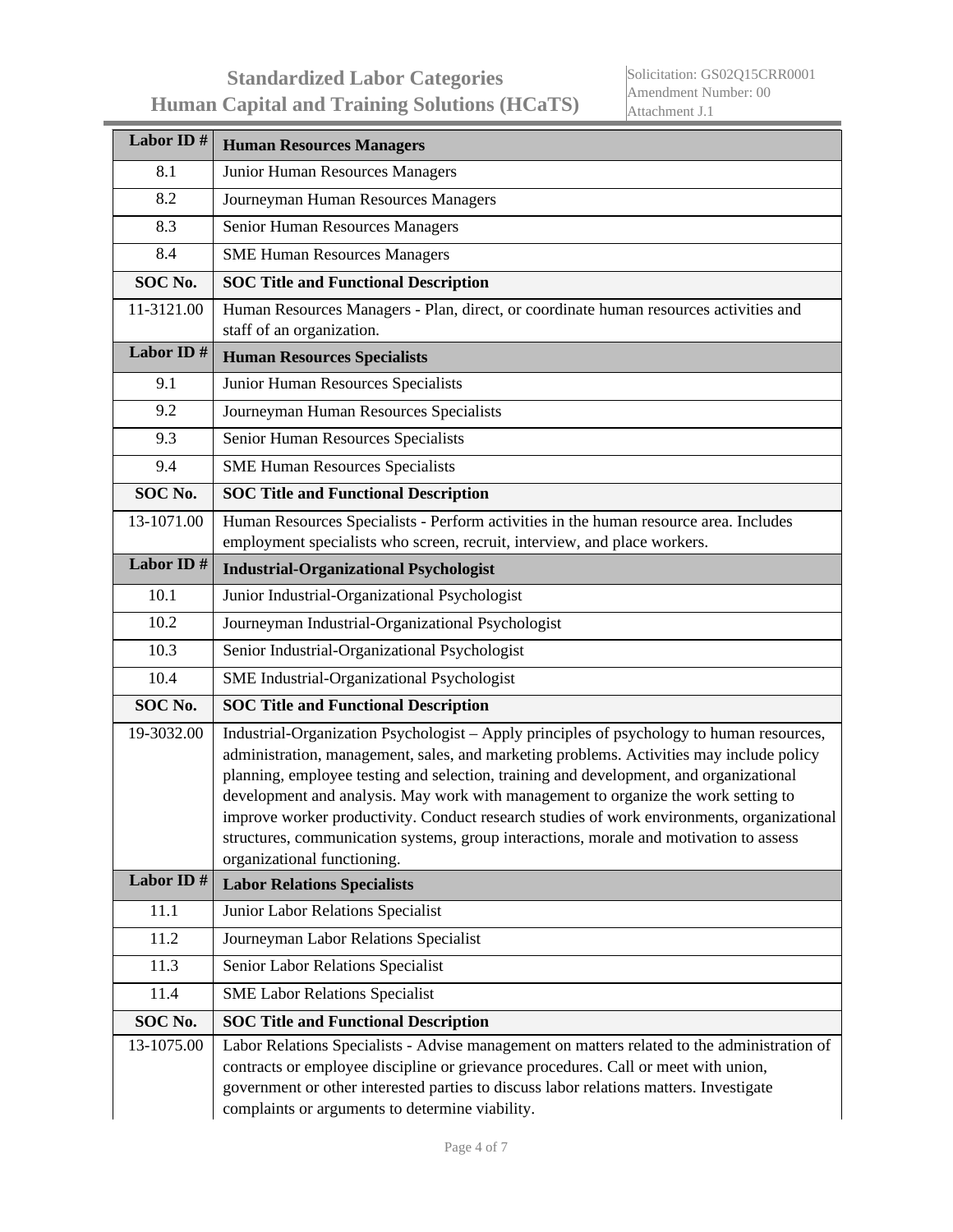| Labor ID#  | <b>Logistics Analysts</b>                                                                                                                                                                                                                                                                                                                                                                                                                            |
|------------|------------------------------------------------------------------------------------------------------------------------------------------------------------------------------------------------------------------------------------------------------------------------------------------------------------------------------------------------------------------------------------------------------------------------------------------------------|
| 12.1       | Junior Logistics Analysts                                                                                                                                                                                                                                                                                                                                                                                                                            |
| 12.2       | Journeyman Logistics Analysts                                                                                                                                                                                                                                                                                                                                                                                                                        |
| 12.3       | Senior Logistics Analysts                                                                                                                                                                                                                                                                                                                                                                                                                            |
| 12.4       | <b>SME Logistics Analysts</b>                                                                                                                                                                                                                                                                                                                                                                                                                        |
| SOC No.    | <b>SOC Title and Functional Description</b>                                                                                                                                                                                                                                                                                                                                                                                                          |
| 13-1081.00 | Logistics Analysts - Analyze and coordinate the logistical functions of a firm or organization.<br>Responsible for the entire life cycle of a product, including acquisition, distribution, internal<br>allocation, delivery, and final disposal of resources. May analyze product delivery or supply<br>chain processes to identify or recommend changes. May manage route activity including<br>invoicing, electronic bills, and shipment tracing. |
| Labor ID#  | <b>Management Analyst</b>                                                                                                                                                                                                                                                                                                                                                                                                                            |
| 13.1       | Junior Management Analysts                                                                                                                                                                                                                                                                                                                                                                                                                           |
| 13.2       | Journeyman Management Analysts                                                                                                                                                                                                                                                                                                                                                                                                                       |
| 13.3       | Senior Management Analysts                                                                                                                                                                                                                                                                                                                                                                                                                           |
| 13.4       | <b>SME Management Analysts</b>                                                                                                                                                                                                                                                                                                                                                                                                                       |
| SOC No.    | <b>SOC Title and Functional Description</b>                                                                                                                                                                                                                                                                                                                                                                                                          |
| 13-1111.00 | Management Analyst - Conduct organizational studies and evaluations, design systems and<br>procedures, conduct work simplification and measurement studies, and prepare operations<br>and procedures manuals to assist management in operating more efficiently and effectively.<br>Includes program analysts and management consultants.                                                                                                            |
| Labor ID#  | <b>Managers, All Other</b>                                                                                                                                                                                                                                                                                                                                                                                                                           |
| 14.1       | Junior Managers, All Other                                                                                                                                                                                                                                                                                                                                                                                                                           |
| 14.2       | Journeyman Managers, All Other                                                                                                                                                                                                                                                                                                                                                                                                                       |
| 14.3       | Senior Managers, All Other                                                                                                                                                                                                                                                                                                                                                                                                                           |
| 14.4       | SME Managers, All Other                                                                                                                                                                                                                                                                                                                                                                                                                              |
| SOC No.    | <b>SOC Title and Functional Description</b>                                                                                                                                                                                                                                                                                                                                                                                                          |
| 11-9199.00 | Managers, All Other - Plan, direct, or coordinate activities of an organization to ensure<br>compliance with regulations and standard operating procedures. Includes Project<br>Managers.                                                                                                                                                                                                                                                            |
| Labor ID#  | <b>Market Research Analysts and Marketing Specialists</b>                                                                                                                                                                                                                                                                                                                                                                                            |
| 15.1       | Junior Market Research Analysts and Marketing Specialists                                                                                                                                                                                                                                                                                                                                                                                            |
| 15.2       | Journeyman Market Research Analysts and Marketing Specialists                                                                                                                                                                                                                                                                                                                                                                                        |
| 15.3       | Senior Market Research Analysts and Marketing Specialists                                                                                                                                                                                                                                                                                                                                                                                            |
| 15.4       | SME Market Research Analysts and Marketing Specialists                                                                                                                                                                                                                                                                                                                                                                                               |
| SOC No.    | <b>SOC Title and Functional Description</b>                                                                                                                                                                                                                                                                                                                                                                                                          |
| 13-1161.00 | Market Research Analysts and Marketing Specialists - Research market conditions in local,<br>regional, or national areas, or gather information to determine potential sales of a product or<br>service, or create a marketing campaign. May gather information on competitors, prices,<br>sales, and methods of marketing and distribution.                                                                                                         |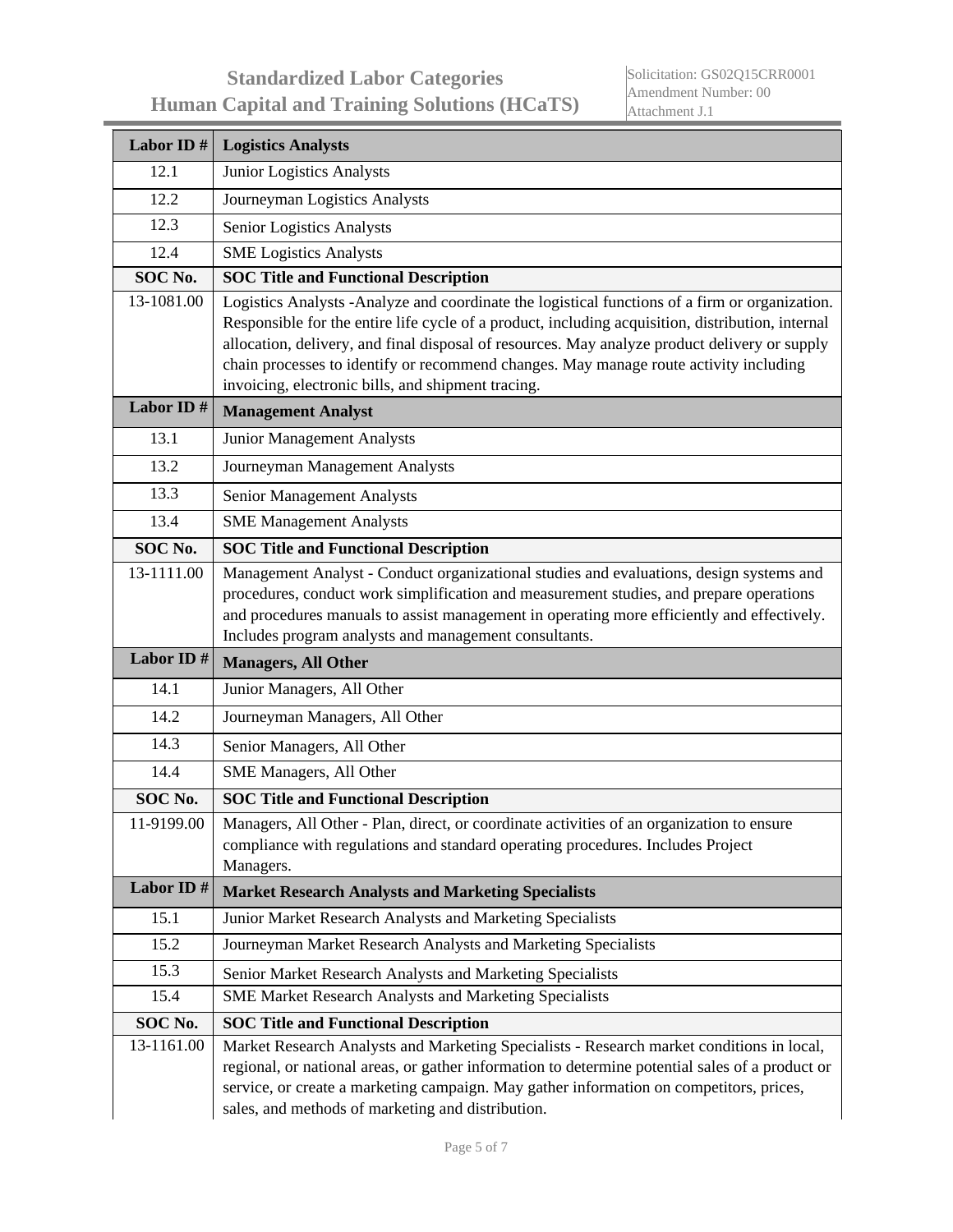| Labor ID#  | <b>Operations Research Analysts</b>                                                                                                                                                                                                                                                                                                                                                                                                                                   |
|------------|-----------------------------------------------------------------------------------------------------------------------------------------------------------------------------------------------------------------------------------------------------------------------------------------------------------------------------------------------------------------------------------------------------------------------------------------------------------------------|
| 16.1       | Junior Operations Research Analysts                                                                                                                                                                                                                                                                                                                                                                                                                                   |
| 16.2       | Journeyman Operations Research Analysts                                                                                                                                                                                                                                                                                                                                                                                                                               |
| 16.3       | Senior Operations Research Analysts                                                                                                                                                                                                                                                                                                                                                                                                                                   |
| 16.4       | <b>SME Operations Research Analysts</b>                                                                                                                                                                                                                                                                                                                                                                                                                               |
| SOC No.    | <b>SOC Title and Functional Description</b>                                                                                                                                                                                                                                                                                                                                                                                                                           |
| 15-2031.00 | Operations Research Analysts - Formulate and apply mathematical modeling and other<br>optimizing methods to develop and interpret information that assists management with<br>decision making, policy formulation, or other managerial functions. May collect and analyze<br>data and develop decision support software, service, or products. May develop and supply<br>optimal time, cost, or logistics networks for program evaluation, review, or implementation. |
| Labor ID#  | <b>Public Relations Specialists</b>                                                                                                                                                                                                                                                                                                                                                                                                                                   |
| 17.1       | Junior Public Relations Specialists                                                                                                                                                                                                                                                                                                                                                                                                                                   |
| 17.2       | Journeyman Public Relations Specialists                                                                                                                                                                                                                                                                                                                                                                                                                               |
| 17.3       | Senior Public Relations Specialists                                                                                                                                                                                                                                                                                                                                                                                                                                   |
| 17.4       | <b>SME Public Relations Specialists</b>                                                                                                                                                                                                                                                                                                                                                                                                                               |
| SOC No.    | <b>SOC Title and Functional Description</b>                                                                                                                                                                                                                                                                                                                                                                                                                           |
| 27-3031.00 | Public Relations Specialists - Engage in promoting or creating an intended public image for<br>individuals, groups, or organizations. May write or select material for release to various<br>communications media.                                                                                                                                                                                                                                                    |
| Labor ID#  | <b>Social Science Research Assistants</b>                                                                                                                                                                                                                                                                                                                                                                                                                             |
| 18.1       | Junior Social Science Research Assistants                                                                                                                                                                                                                                                                                                                                                                                                                             |
| 18.2       | Journeyman Social Science Research Assistants                                                                                                                                                                                                                                                                                                                                                                                                                         |
| 18.3       | Senior Social Science Research Assistants                                                                                                                                                                                                                                                                                                                                                                                                                             |
| 18.4       | <b>SME Social Science Research Assistants</b>                                                                                                                                                                                                                                                                                                                                                                                                                         |
| SOC No.    | <b>SOC Title and Functional Description</b>                                                                                                                                                                                                                                                                                                                                                                                                                           |
| 19-4061.00 | Social Science Research Assistants - Assist social scientists in laboratory, survey, and other<br>social science research. May help prepare findings for publication and assist in laboratory<br>analysis, quality control, or data management.                                                                                                                                                                                                                       |
| Labor ID#  | <b>Statisticians</b>                                                                                                                                                                                                                                                                                                                                                                                                                                                  |
| 19.1       | <b>Junior Statisticians</b>                                                                                                                                                                                                                                                                                                                                                                                                                                           |
| 19.2       | Journeyman Statisticians                                                                                                                                                                                                                                                                                                                                                                                                                                              |
| 19.3       | <b>Senior Statisticians</b>                                                                                                                                                                                                                                                                                                                                                                                                                                           |
| 19.4       | <b>SME</b> Statisticians                                                                                                                                                                                                                                                                                                                                                                                                                                              |
| SOC No.    | <b>SOC Title and Functional Description</b>                                                                                                                                                                                                                                                                                                                                                                                                                           |
| 15-2041.00 | Statisticians - Develop or apply mathematical or statistical theory and methods to collect,<br>organize, interpret, and summarize numerical data to provide usable information. May<br>specialize in fields such as bio-statistics, agricultural statistics, business statistics, or<br>economic statistics. Includes mathematical and survey statisticians                                                                                                           |